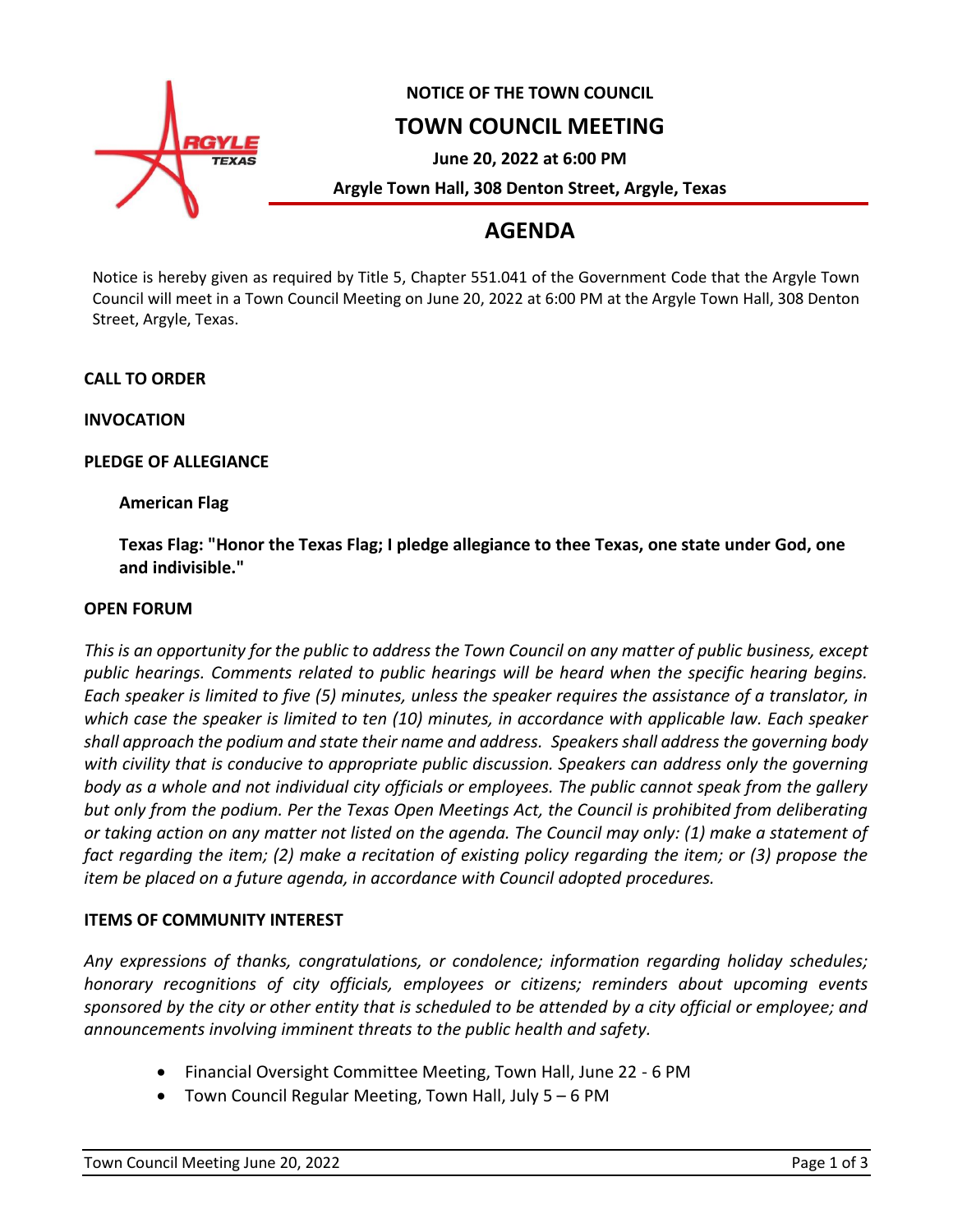#### **STAFF REPORT**

*(Staff Reports are for discussion only. No action may be taken on items listed under this portion of the agenda, other than to provide general direction to staff or to direct staff to place such items of a future agenda for action.)*

- 1. List of Council Requests for Agenda Items and Status *(Town Staff)*
- 2. Active Development Review Committee Project List *(Director of Community Development, Nabila Nur)*
- 3. Update on Permitting Process Improvement *(Director of Community Development, Nabila Nur)*

#### **ACTION ITEMS**

- 4. Consider and take appropriate action on the repair and maintenance issue of the Town Hall. *(Finance Manager, Harrison Wicks)*
- 5. Consider, discuss, and take any necessary action related to the appointment of an Interim Town Secretary and/or an Interim Town Administrator.

#### **EXECUTIVE SESSION**

In accordance with Texas Government Code, Chapter 551, Subchapter D, the City Council may convene in a closed session. After the Executive Session, discussion on any of the following items, any final action or vote taken will be in public.

6. In accordance with Texas Government Code, Section 551.001, et seq., the City Council will recess into Executive Session (closed meeting) to discuss the following:

§ 551.071(1): Consultation with the City Attorney on a matter in which the duty of the attorney to the governmental body under the Texas Disciplinary Rules of Professional Conduct of the State Bar of Texas clearly conflicts with the Texas Open Meetings Act regarding: Reimbursement request from former Town Secretary.

#### **OPEN SESSION**

*In accordance with Texas Government Code, Section 551, the Town Council will reconvene into Open Session and consider action, if any, on matters discussed in Executive Session.*

#### **REQUESTS BY COUNCIL FOR FUTURE AGENDA ITEMS**

Councilmembers may request items for inclusion in a future meeting agenda. The Council will not deliberate or discuss proposed agenda items.